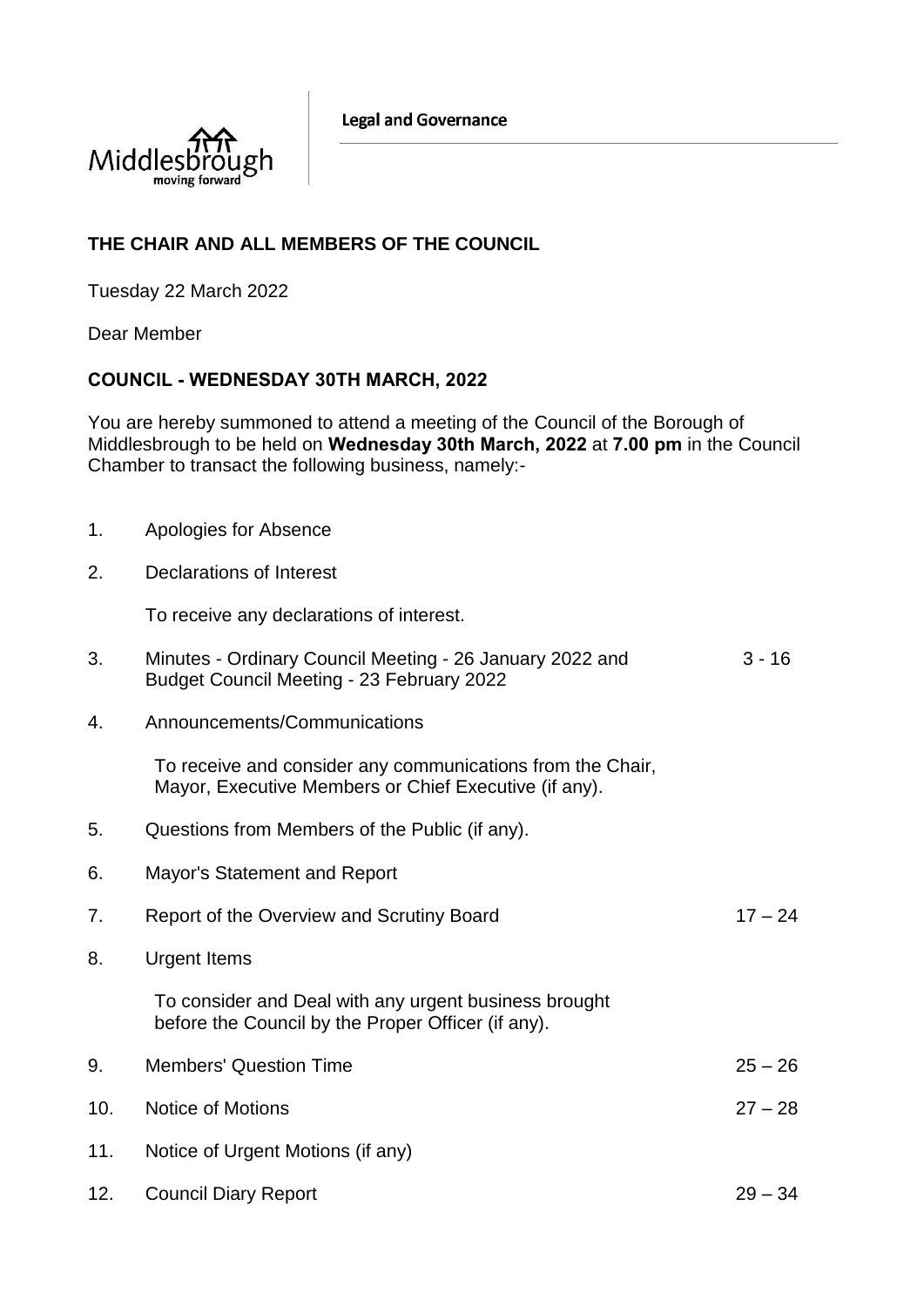Obergann

Charlotte Benjamin, Director of Legal and Governance Services